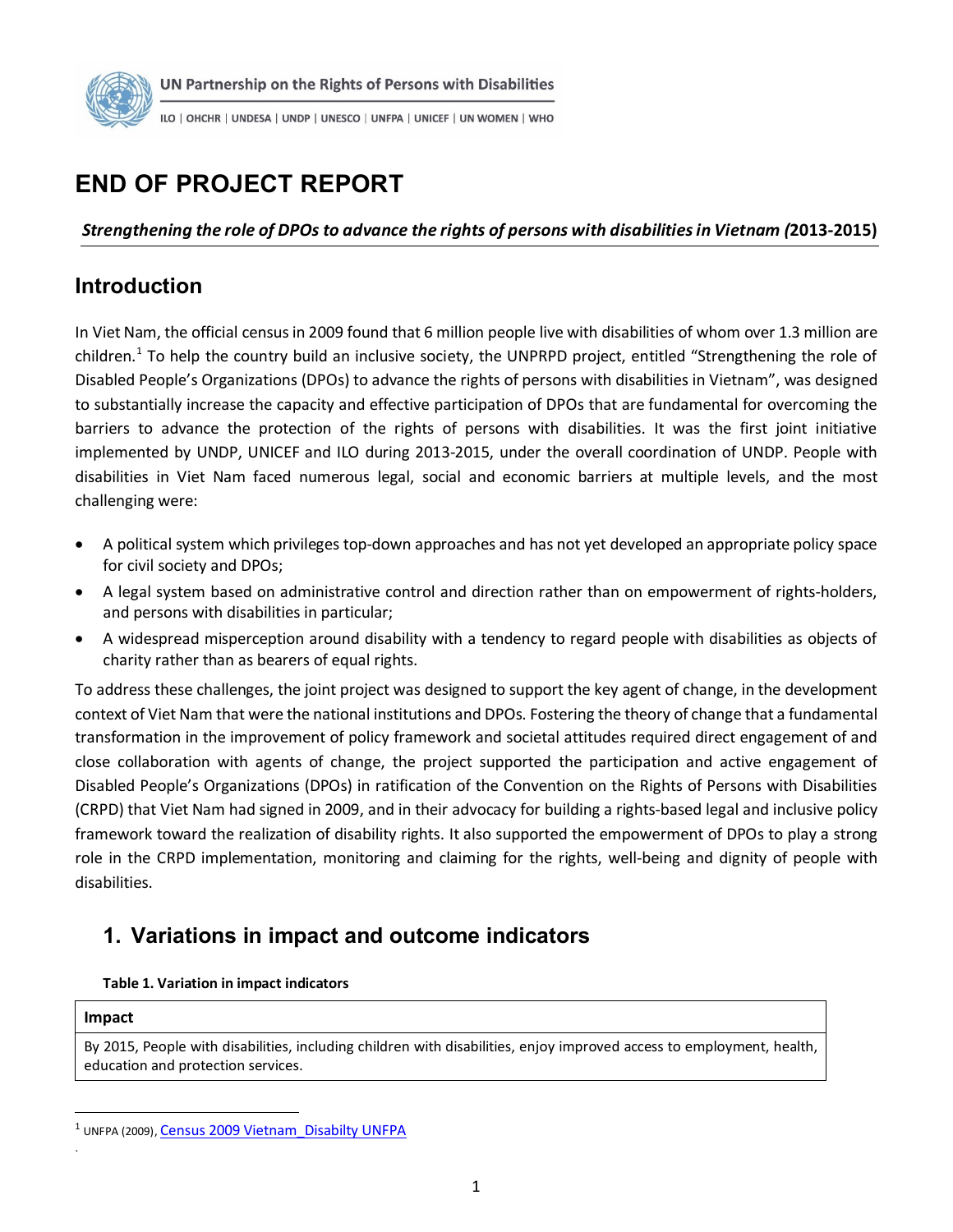| <b>Indicator</b>                                                                                            | <b>Baseline</b><br><b>March 2013</b>                                                                                                                          | <b>End of reporting period</b><br>December 2015                                                                                                                                                                                                                                                                                                                                                                                                                                                                                                                                       |
|-------------------------------------------------------------------------------------------------------------|---------------------------------------------------------------------------------------------------------------------------------------------------------------|---------------------------------------------------------------------------------------------------------------------------------------------------------------------------------------------------------------------------------------------------------------------------------------------------------------------------------------------------------------------------------------------------------------------------------------------------------------------------------------------------------------------------------------------------------------------------------------|
| Number of People with disabilities in<br>employment                                                         | 6 million People with disabilities                                                                                                                            | At the time of reporting, there is still<br>a lack of statistics on people with<br>disabilities in employment. A positive<br>trend of more persons with<br>disabilities in employment, however,<br>could be observed. Progress was<br>made<br>in<br>promoting inclusive<br>workplace<br>for<br>with<br>persons<br>disabilities. Network of enterprises<br>support equal employment<br>to<br>disabilities<br>with<br>persons<br>was<br>expanded, the Blue Ribbon Employer<br>Council for example<br>had<br>273<br>members by December 2015, while<br>in 2013 their membership was 204. |
| Number of children with disabilities<br>enrolled <sup>2</sup> in primary education                          | 68,711 children with disabilities<br>(52,771 enrolled to public schools;<br>enrolled<br>16.000<br>to<br>specialized<br>schools forchildren with disabilities) | 69,509 (51,523 enrolled to public<br>17,986<br>enrolled<br>schools;<br>to<br>specialized schools for children with<br>disabilities) $3$                                                                                                                                                                                                                                                                                                                                                                                                                                               |
| Number of persons <sup>4</sup> with disabilities<br>received the Government's social<br>entitlement in cash | 610,396 persons with disabilities                                                                                                                             | 770,000 persons with disabilities <sup>5</sup>                                                                                                                                                                                                                                                                                                                                                                                                                                                                                                                                        |

**Table 2. Variation in outcome indicators** *(add a table for each outcome in the approved project document)* 

#### **Outcome 1**

DPOs actively engaged in ratification, implementation and monitoring of CRPD through strengthened policy and legal frameworks.

#### **Outcome Indicators**

 $\overline{a}$ 

| <b>Indicator</b>                                                                                                                  | <b>Baseline</b>                                                                                                  | End of reporting period                                                                                 |
|-----------------------------------------------------------------------------------------------------------------------------------|------------------------------------------------------------------------------------------------------------------|---------------------------------------------------------------------------------------------------------|
|                                                                                                                                   | <b>March 2013</b>                                                                                                | December 2015                                                                                           |
| <b>CRPD</b> ratified                                                                                                              | VN signed CRPD in 2007, agreed to<br>consider ratification in 2009 UPR.                                          | National Assembly approved the<br>ratification of the CRPD on 28 Nov<br>2015.                           |
| Number of new/revised<br>institutionalized mechanisms and<br>processes for people with disabilities<br>and DPOs to comment on and | institutionalised<br>specific<br>No<br>mechanisms for<br>with<br>persons<br>disabilities beyond the right as all | Prime Minister formed a National<br>for<br>with<br>Committee<br>People<br>Disabilities in October 2015. |

<span id="page-1-0"></span> $2$  This indicator was slighted adjusted given statistic on children finished primary schools was not systematically recorded in Viet Nam. Progress has been measured; using the number of enrollment of children with disabilities (CWD) to primary education, not on the number of CWD finished primary education. <sup>3</sup> This is the most updated figure on CWD enrollment by end of 2014, according to the 2014 Annual Report of National Coordination Committee on Disabilities (NCCD), published Feb. 2015, NCCD REPORT.

<span id="page-1-2"></span><span id="page-1-1"></span><sup>&</sup>lt;sup>4</sup> This is a revised indicator, due to unavailability of disaggregated data per adult and children with disabilities who received cash transfer. The initial indicator was "number of children with disabilities receiving cash transfer through the Government".

<span id="page-1-3"></span><sup>&</sup>lt;sup>5</sup> This is the most updated figure by end of 2014, according to the 2014 Annual Report of NCCD.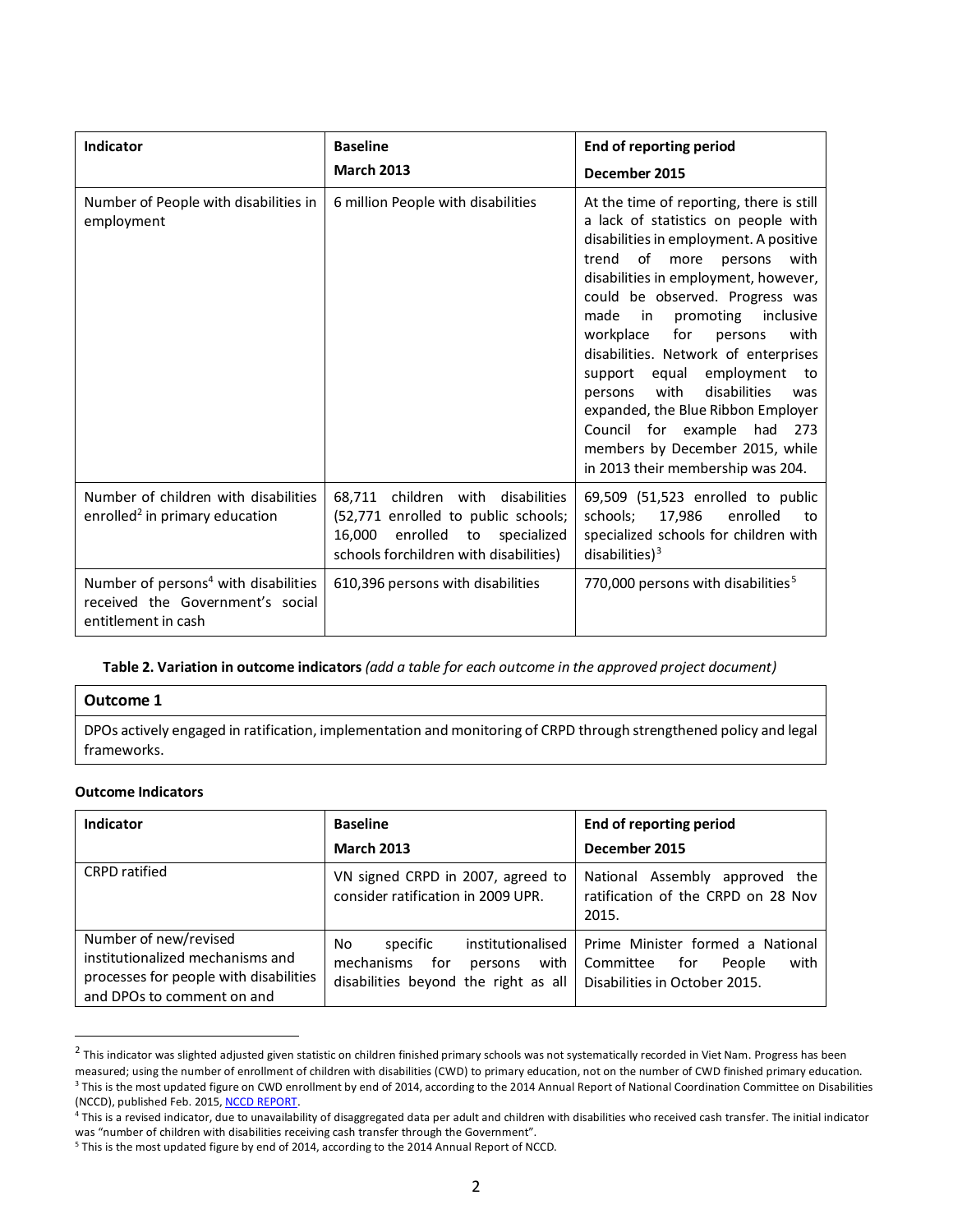| influence pending policies and<br>legislation                                                                  | other citizens to comment on any<br>proposed legislation.                                                                                                                                                                                                                | The National Committee on Persons<br>with Disabilities was established in<br>October 2015 with four out of<br>members<br>eighteen<br>are<br>representatives of Disabled People's<br>Organisations.                                                                                                                                                                                                                                                                                                                                                                                                                                                                                                                                                                                                                                                                                                                                                                                                                                                                                                                                                                                                                                                             |
|----------------------------------------------------------------------------------------------------------------|--------------------------------------------------------------------------------------------------------------------------------------------------------------------------------------------------------------------------------------------------------------------------|----------------------------------------------------------------------------------------------------------------------------------------------------------------------------------------------------------------------------------------------------------------------------------------------------------------------------------------------------------------------------------------------------------------------------------------------------------------------------------------------------------------------------------------------------------------------------------------------------------------------------------------------------------------------------------------------------------------------------------------------------------------------------------------------------------------------------------------------------------------------------------------------------------------------------------------------------------------------------------------------------------------------------------------------------------------------------------------------------------------------------------------------------------------------------------------------------------------------------------------------------------------|
| Number of reports on<br>implementation of disability rights<br>submitted by DPOs to UPR, treaty<br>bodies etc. | 0                                                                                                                                                                                                                                                                        | Vietnam's Initial Report to CRPD<br>Committee is due March 2017.                                                                                                                                                                                                                                                                                                                                                                                                                                                                                                                                                                                                                                                                                                                                                                                                                                                                                                                                                                                                                                                                                                                                                                                               |
| Number of written submissions by<br>DPOs on draft sub-laws, policies and<br>programs on disability             | 5 written submissions: IDEA and DP<br>Hanoi on the Disability Law in 2009; 2<br>submissions from DRD on accessible<br>buses in HCMC and accessible train<br>and subway in HCMC in 2012; and<br>ACDC's submission on Decree 139 on<br>social assistance policies in 2013. | 7 (2 new)<br>ACDC and DP Hanoi submission on<br>draft Action Plan to implement the<br>CRPD in 2015.<br>A VDF's submission to recommend<br>measures for improving the quality<br>of care arrangement for children<br>with disabilities in social protection<br>centres is being developed and is<br>forthcoming in May 2016.<br>In addition, most comments and<br>inputs currently provided verbally in<br>consultation workshops/ meetings.<br>For example VDF and ACDC were<br>involved in providing the CSO<br>comments to the Vietnam UPR<br>Action Plan in 2015; and ACDC<br>advocated for inclusion of persons<br>with disabilities in amending the Law<br>on Legal Aid in 2015.<br>VDF and other DPOs joined the<br>participants of Asia and Pacific<br>Disability Forum, November 2014, in<br>a joint "Hanoi Statement" called for<br>collective efforts to strengthen the<br>protection of rights and was used to<br>advocate for the development of the<br>of<br>Action<br>Plan<br>for<br><b>CRPD</b><br>implementation. VFD and<br>other<br>DPOs also participated<br>in the<br>consultations for the amendments<br>to the Law on Social Insurance (Law<br>no.58/2014/QH13) and<br>Law<br>on<br>Vocational Education<br>(Law<br>no.<br>74/2014/QH13) |

### **Outcome 2**

People with disabilities (including children with disabilities) empowered by DPOs to claim their rights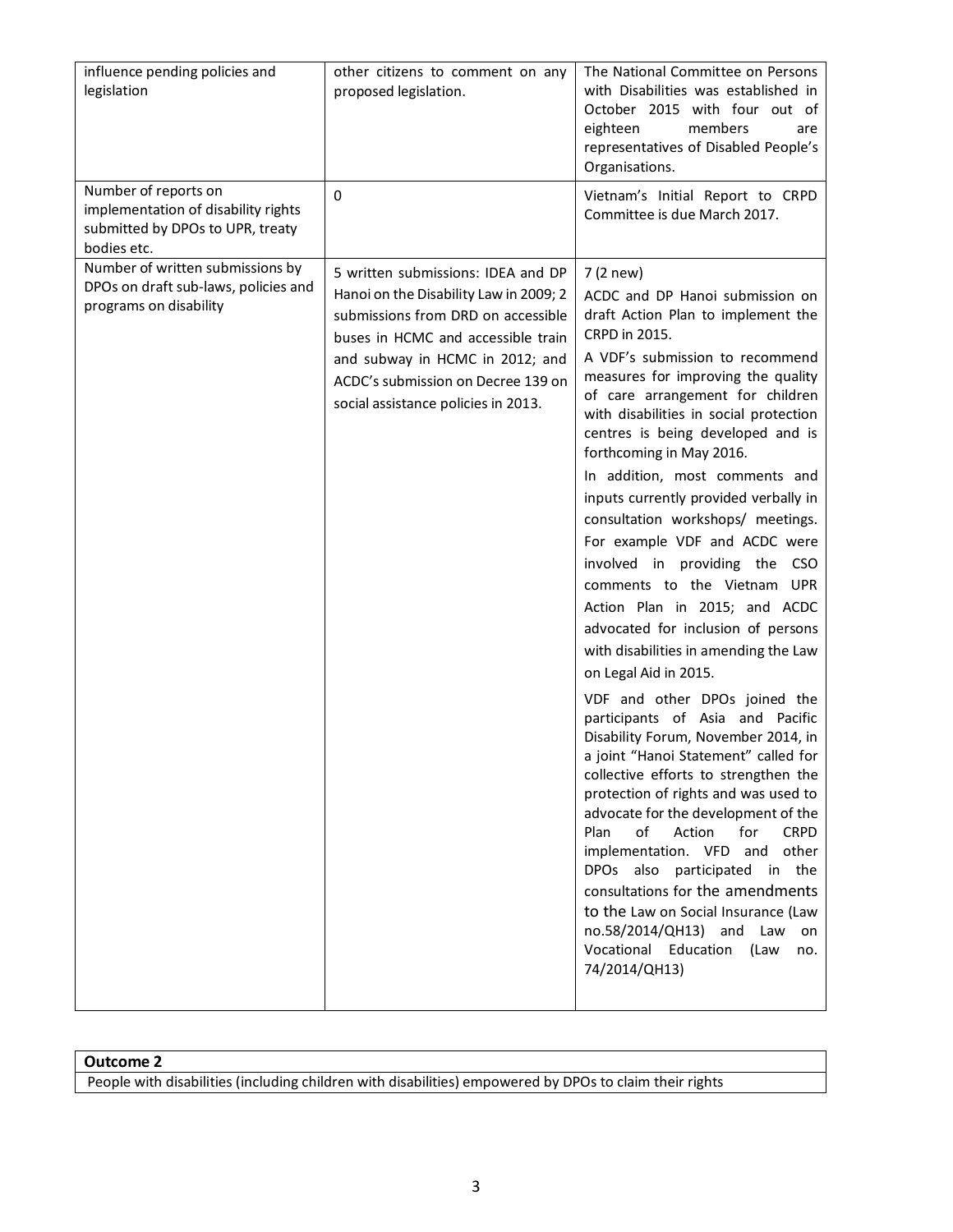#### **Outcome Indicators**

| <b>Indicator</b>                                                                                                                              | <b>Start level</b>                                                                                                                                   | <b>End level</b>                                                                                                                                                                                                           |
|-----------------------------------------------------------------------------------------------------------------------------------------------|------------------------------------------------------------------------------------------------------------------------------------------------------|----------------------------------------------------------------------------------------------------------------------------------------------------------------------------------------------------------------------------|
|                                                                                                                                               | (beginning of the reporting period)                                                                                                                  | (conclusion of the reporting period)                                                                                                                                                                                       |
| Number of people (including children)<br>with disabilities trained on disability<br>rights under CRPD and national<br>legal/policy frameworks | $\Omega$                                                                                                                                             | 8 training workshops on UN CRPD and<br>Law on Disability with nearly 520<br>participants, including members of<br>DPOs, persons with<br>disabilities,<br>journalists, employers, and other social<br>actors <sup>6</sup> . |
| Number of people with disabilities<br>receiving free legal assistance                                                                         | 474 PWD received State-funded legal<br>aid in 2012 according to the Ministry of<br>Justice statistic. Gender disaggregated<br>data is not available. | 2,419 persons with disabilities received<br>State-funded legal aid in 2014; 2015<br>data is not available at the date of<br>reporting.                                                                                     |
| Number of people with disabilities able<br>to solve legal problems with support<br>from DPOs                                                  | $\Omega$                                                                                                                                             | In two years 2014-2015, ACDC and<br>DPO-led legal aid network provided<br>their services to 3,886 PWDs (1878<br>women and 2008 men).                                                                                       |

## **1. Overall progress**

 $\overline{a}$ 

The UNPRPD project contributed significantly to reinforce reform efforts underway in Viet Nam toward respecting and advancing the rights of persons with disabilities. The UN agencies in collaboration with other development partners supported the Government and organizations of persons with disabilities to prepare for the ratification of the Convention, which was ratified on 5 February 2015. In synergy with its advocacy for the ratification of the CRPD, the project supported the transformation of international law commitments and obligations into domestic laws and policy, the capacity building of DPOs, and the engagement of public and private sectors at all levels to the implementation and monitoring of the CRPD. Multiple stakeholders were engaged, including business associations, workers' organization, parents of children with disabilities, journalists, and academics, to facilitate exchange of ideas and experience, and to contribute to the compliance assessments in preparation for the CRPD ratification, and the country accession to the ILO Convention concerning Vocational Rehabilitation and Employment of Persons with Disabilities. The ratification of the Convention on the Rights of Persons with Disabilities provided leeway for changing laws directly related to people with disability for greater compliance with the new requirements. Law on Social Insurance (Law no.58/2014/QH13) and Law on Vocational Education (Law no. 74/2014/QH13) were amended. A number of regulatory documents on social assistance, health insurance, public transport and education were also revised to ensure the full recognition of the rights of people with disabilities in society.

Seizing the momentum around the CRPD ratification, the UNPRPD project supported policy formulation that promoted equal access to opportunities, services and information for people with disabilities, to recognize the right to education, the right to work, and the rights of access and participation. It attributed to improvements in access to social protection, care arrangement, education, employment and vocational training, and access to legal aid for people with disabilities. These successes were in large part the result of DPOs active engagement in CRPD implementation and monitoring. Notably ACDC and DP Hanoi participated in the development of National Action

<span id="page-3-0"></span> $6$  Gender disaggregated data was not available due to varied forms of data collection and records used by DPOs. A slightly higher percentage of female attendance was observed at various trainings.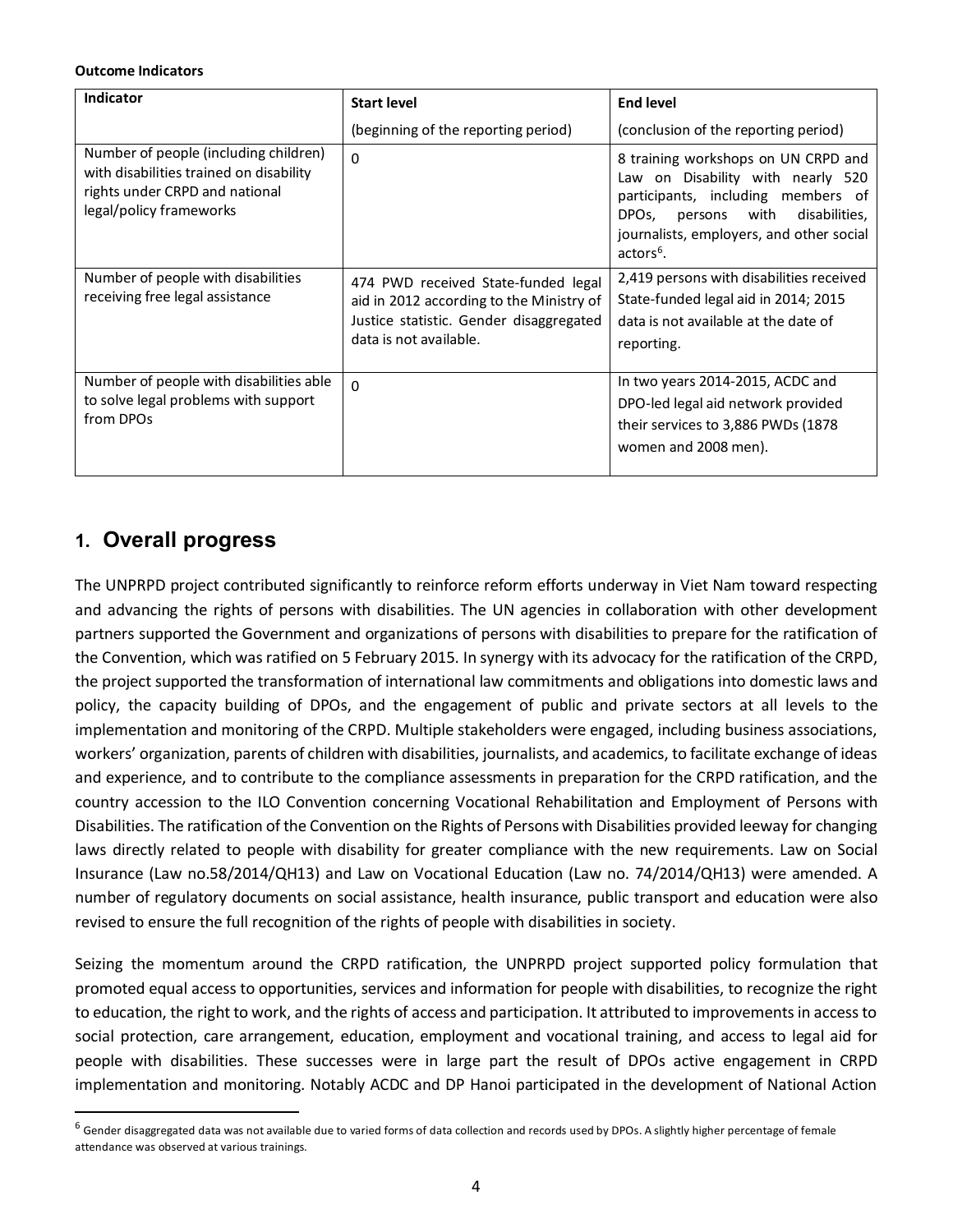Plan to implement the CRPD in 2015; VDF and other DPOs joined the participants of Asia and Pacific Disability Forum, November 2014, in the "Hanoi Statement" which called for collective efforts to strengthen the protection of PWD rights. DPOs such as VDF and ACDC also participated in consultation with other civil society organizations and Government in the development of the Vietnam UPR Action Plan in 2015; and ACDC advocated for inclusion of PWDs in the Law on Legal Aid in 2015.

The project supported breaking through the conventional "charity" approach in law and policy making, and advocated to shift the public attitudes to people with disabilities from being 'dependent objects of charity' to being rights holders who can be decision-makers in their own lives. Thus the project focused to strengthen the capabilities of people with disabilities and the identification and removal of obstacles that hinder their inclusion, participation and empowerment. This could not be achieved without the active involvement and engagement of the civil society, especially persons with disabilities and DPOs, in the implementation and monitoring of the CRPD. Direct dialogues were organized between people with disabilities, including children, and policy makers that fostered better understanding about the real needs of the people with disabilities, and the challenges needed to be overcome so that statutory changes would result in the changes that were needed at the grass-roots level. To that end, consultation with children with disabilities and their parents informed the standardization of care arrangement for children with disabilities;[7](#page-4-0) dialogues with journalists resulted in public media being more responsive to report on stigma and discrimination to PWDs.[8](#page-4-1)

### Strengthening the role of DPOs

The project strategy in building DPO capacity, promoting a multi-stakeholder partnership, and ensuring the strong alignment with right-based development approach proved to work well. A primary focus was to involve civil society, in particular adults and children with disabilities and their representative organizations at all stages of its implementation and in the monitoring process. With the project support, the role of DPOs was recognized and their participation was institutionalized. Out of eighteen members of the newly established National Committee for Persons with Disabilities, there are now four DPOs' representatives.[9](#page-4-2) The participation of DPOs in the National Committee for People with Disabilities could be considered an institutionalized mechanism for people with disabilities and DPOs to comment on and influence national policies and legislation. The National Committee's mandate and responsibilities aim to strengthen the inter-ministerial and sectoral coordination to implementation of the CRPD, and to promote the recognition and protection of the rights of people with disabilities in reality.[10](#page-4-3)

Not only helped to shift public attitudes to disability, the UNPRPD project also supported to strengthen empowerment framework for DPOs and people with disabilities, including children with disabilities, to know their rights. Gradually it enabled persons with disabilities, to the gain skills and knowledge that are needed to claim their rights. A network of legal aid for PWDs was established and expanded over the past two years with outreach to provinces in Northern and Central of Viet Nam. During to two years 2014-2015, the DPO-led legal aid network benefited 3,886 persons with disabilities, among them 1878 women and 2008 men.

Gender equality was one of multi-dimensional equality aspects of the UNPRPD project aimed to address. Special attention was paid to the main challenges of eliminating discrimination against women with disabilities such as in, access to vocational training, access to justice for women and victims of gender-based violence. For example, training

<span id="page-4-3"></span> $10$  Ib.

1

<span id="page-4-0"></span> $^7$  New provisions on care arrangement for CWDs are being developed and will be submitted in May 2016.

<span id="page-4-2"></span><span id="page-4-1"></span><sup>&</sup>lt;sup>8</sup> Saigontimes posted 9 April 2015, article.<br><sup>9</sup> They are representatives of Vietnam Federation on Disabilities, Vietnam Blind Association, Association for Assistance of People with Disability, Orphans, and Vietnam Association for Victims of Agent Orange. Source: Decision no. 1717/QĐ-TTg dated 6 Oct. 2015.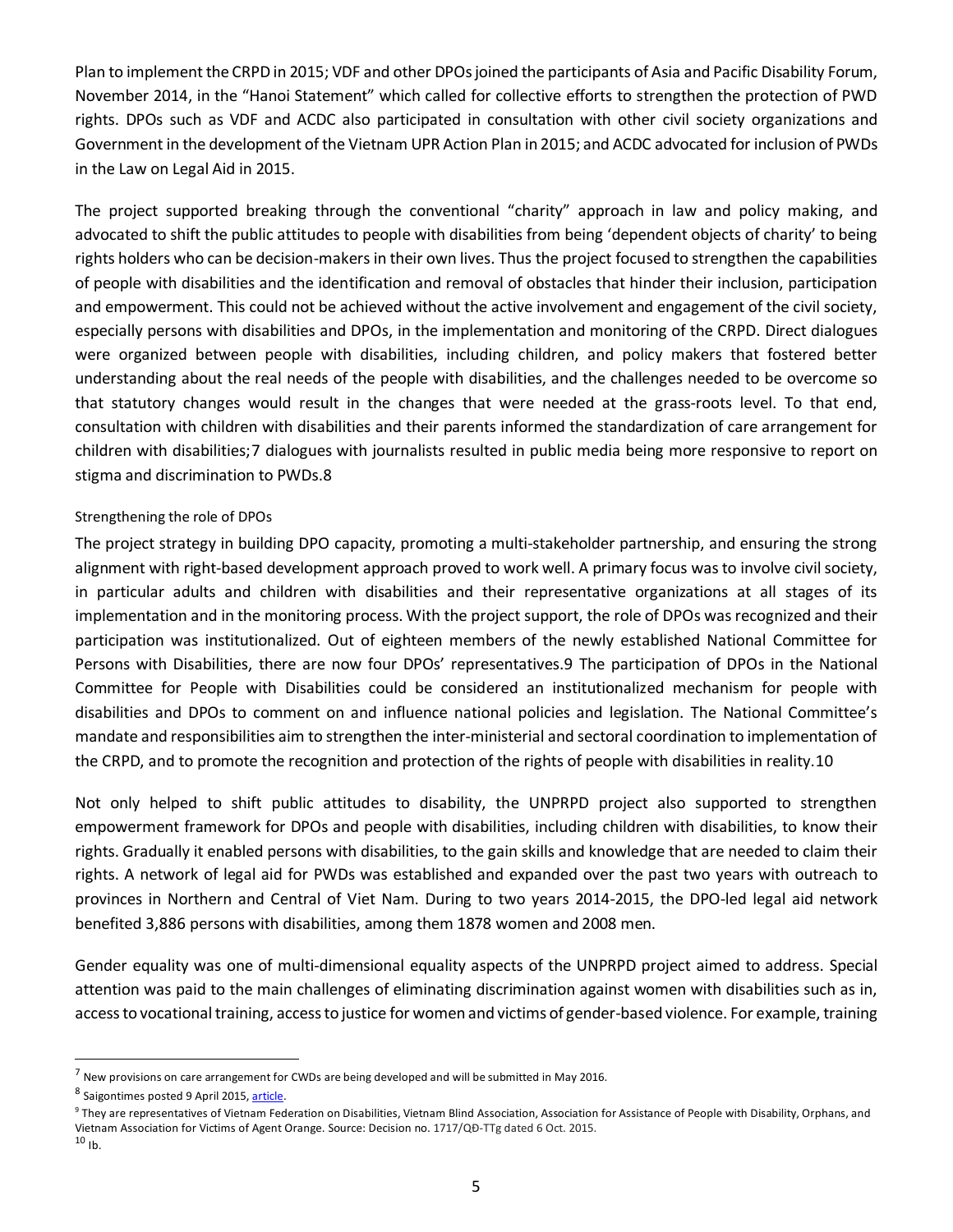and advocacy workshops were organized with thematic group discussion on women with disabilities and employment. Gender consideration was integrated fully into the planning and implementation of the project.

### **2. Progress towards specific outcomes**

2.1 DPOs actively engaged in ratification, implementation and monitoring of CRPD through strengthened policy and legal frameworks

Capacity building to the most active DPOs including Viet Nam Federation on Disability (VDF), Disability Research and Development Centre (DRD) and Action to the Community Development Centre (ACDC), resulted in changing effectively the ways DPOs represent and voice the issues facing PWDs. They effectively informed the National Assembly and Government institutions about the reality of continued stigmatization and discrimination of adults and children with disabilities, and prompted the ratification of the CRDP in November 2014. By fostering coherence in advocacy message, strategic coalition building and public campaigns, the DPOs have more competence to represent and claim the rights of persons with disabilities, and have greater access and visibility in policy fora.[11](#page-5-0) Active engagement of DPOs contributed to policy change and public awareness. Concretely, VDF and other DPOs participated and provided inputs to the development of National Scheme on Assistance to Persons with Disability for 2012-2020;[12](#page-5-1) ACDC carried out a training need assessment on CRPD which is being used to develop an onlinetraining on the rights of persons with disabilities.

VDF and three other DPOs are now permanent members of the newly established National Committee on Persons with Disabilities (NCPD) which functions as a focal point to facilitate disability coordination in different sectors and at different levels. In the context of Vietnam, this recognition of the DPO role is a breakthrough from the tradition where engagement with right-holders was often shaped as a formalistic consultation organized by mass organizations such as the Vietnam Fatherland Front and Women Union without participation of DPOs to provide persons with disabilities a voice of their own and be their spokespersons. With the lead role of VDF in the organization of Asia and Pacific Disability Forum (APDP) in November 2014, nearly 1,000 participants had made a joint "Hanoi Statement" calling for collective efforts to strengthen the protection of rights at regional and national levels. Furthermore, key messages of the "Ha Noi Statement" were used to advocate for the comprehensive of the Plan of Action for CRPD implementation. In 2015, VFD received further support to develop its organizational strategy to promote the rights of PWDs, and children with disabilities in particular. The project's technical support enabled the generation of evidence and development of a proposal to improve the community-based care and service standards in social protection centers for children with disabilities in Viet Nam. A VDF submission to recommend measures for improving the quality of care for children with disabilities in social protection centres is forthcoming in April 2016.

The strengthened DPO network facilitated exchange of ideas and good practices. The successful experiment of respite day care model for children with disabilities-- providing basic education, vocational training, recreational activities and basic rehabilitation for 150 children with disabilities on a daily basis--initiated by Viet Nam Association for Victims of Agent Orange in Da Nang (DAVA) has been piloted in other provinces, including Ho Chi Minh city, Binh Duong, Kon Tum and Dong Nai. DAVA's initial success built up their capacity and at a fundraising event in May 2015 they could mobilize 2.9 billion VND (equivalent to US\$130,000) for their work to support to adults and children with

1

<span id="page-5-0"></span> $11$  At the Launch of the National Committee on Persons with Disabilities in January  $18<sup>th</sup>$  2016, representative of a DPO, ACDC, was invited to speak on behalf of the PWDs alongside Vice Prime Minister and UN Resident Coordinator in Viet Nam.

<span id="page-5-1"></span> $12$  It was approved by Prime Minister according to Decision 1019/QD-TTg, dated 5 August 2012.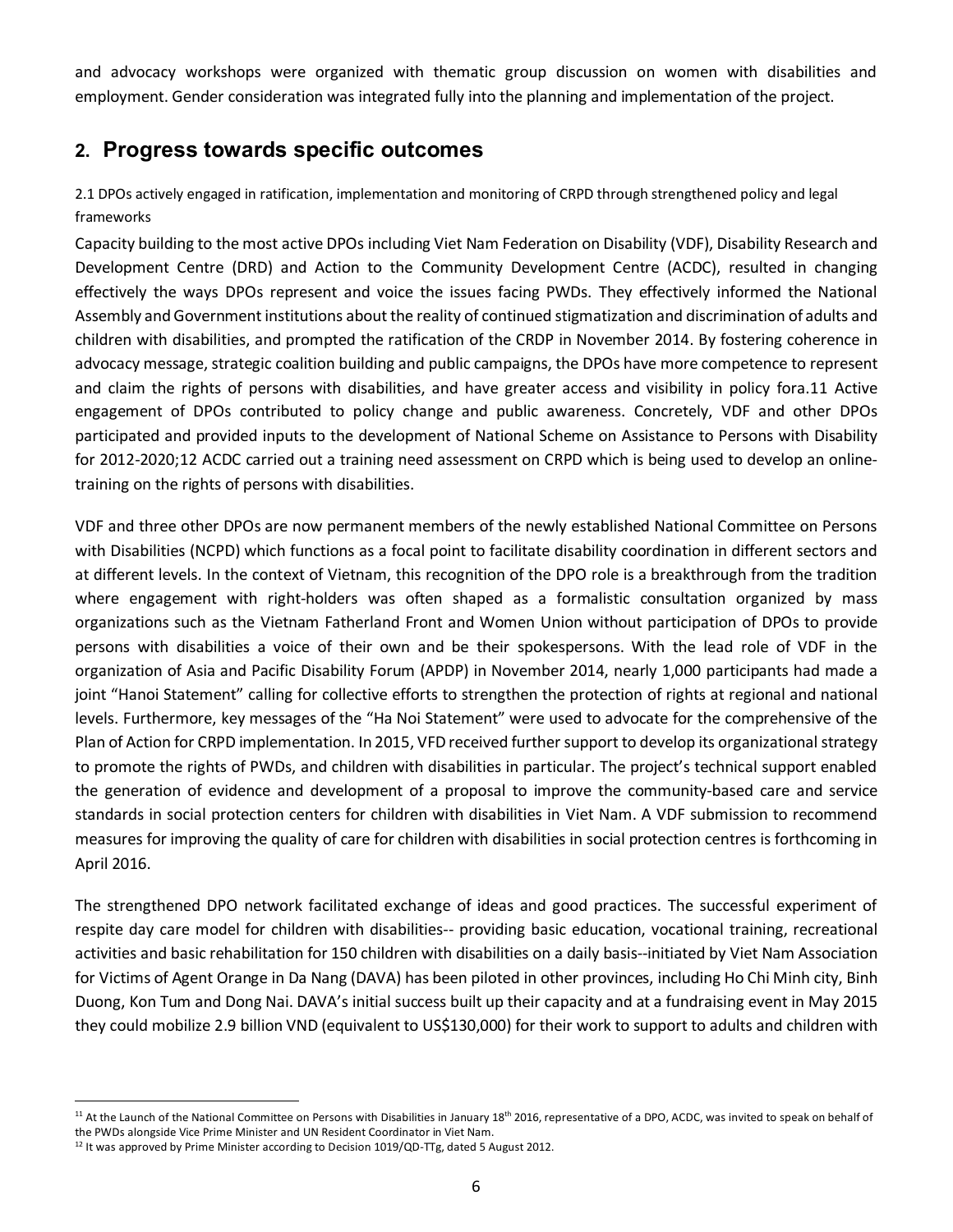disabilities. This model of day care primarily serves children with severe disabilities. Simultaneously, inclusion in education was strongly advocated, and integrated in other educational settings.



*Figure 2. DPO leaders and Government official exchanged views on actions toward advancing rights of the PWDs as Viet Nam celebrated the ratification of the CRPD in 2014*

To ensure the meaningful participation of DPOs and persons with disabilities, a first-ever mapping of DPOs in Viet Nam (see "Mapping of policy coordination and services for people with disabilities in Vietnam" 2013) was commissioned. It produced a baseline and overall assessment of the policies and services for persons with disabilities, and identified potential areas for intervention and support. DPOs and persons with disabilities were very active in the preparation for the CRPD ratification, attended roundtable dialogues with National Assembly deputies, TV interviews and talk shows. Their participation was also significant through effective networking and coalition building with like-minded organizations. In partnership with Vietnam Chamber of Commerce and Industry (VCCI), Disability Research and Development Centre hosted thematic discussions and policy dialogues brought together DPOs, trade unions and employers to discuss r access to employment for persons with disabilities.

A rights-based approach to disability inclusive development was promoted in replacement of the 'charity' approach. Communication tools were developed to incorporate the principles of participation, equality, empowerment and non-discrimination in disability policy making. Actions to advance the disability rights were not only incorporated into the formulation of the CRPD Action Plan but also integrated into the UPR Action Plan. The latter was approved by the Prime Minister in December 2015 (see Decision no.2057/QD-TTg dated 23 November 2015 on approval of the UPR Action Plan). Significant capacity gaps could be observed in the Government and DPOs' efforts to integrate these principles in practice. It is important to provide further support on human rights education, human rights reporting and enforcement mechanism to government officials as well as DPOs. Human rights education was also a primary target, with focus on law students and journalists through training on disability law and the rights of persons with disabilities. With the project support, 1,000 students at Hanoi Law University attended 'disability law' lectures, of which 400 students had their internships with in DPOs in Hanoi. In the near future, these pilot courses would be integrated as part of curriculum for law students. Handbook for Journalist in Disability Reporting was developed for TOT training and also used as their professional manual.

*Figure 1. Vong Minh Nhi's remarks at meeting with National Assembly deputies in HCMC.*

*"I wish all children in Viet Nam, with or without disability, to enjoy a peaceful childhood, be happy, be loved and have opportunity to go to school and to become useful people in the society.… I believe that when you determine*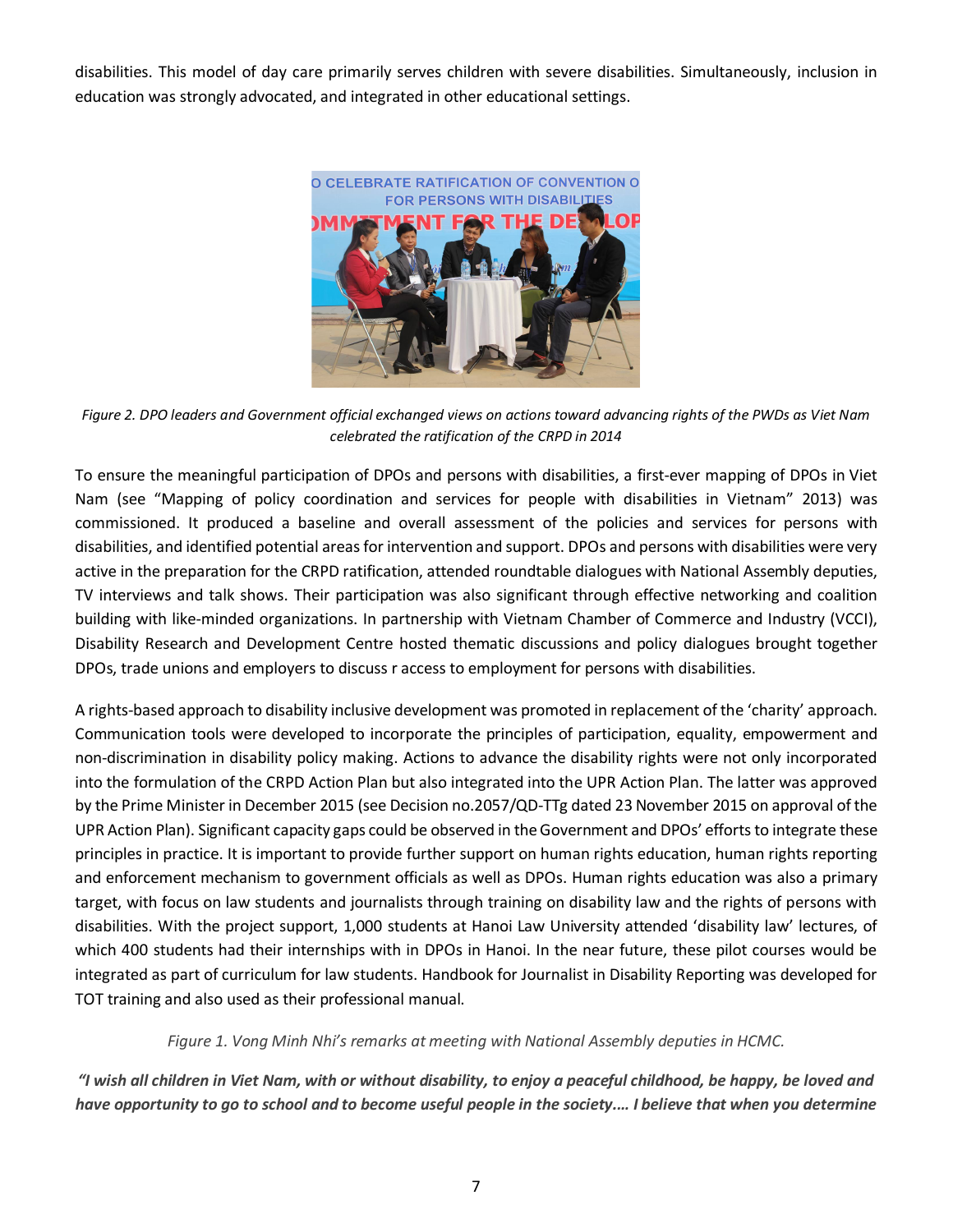### *to act, the rights of people with disabilities as set forth in the Convention (CRPD) will be respected, protected and fulfilled."*

It is worthwhile noting the critical and constructive role of DPOs and persons with disabilities, leading to the ratification of the CRPD. Consulting children with disabilities was and is always a priority. Vong Minh Nhi, a 15 years old girl with vision impairment from Thien An Home for children with visual impairment in Tan Phu district in Ho Chi Minh City, represented children with disabilities (CWD) at a workshop for representatives of the National Assembly. She spoke about the issues faced by CWD including stigma and discrimination, access education, and made recommendations for change. Nhi's remarks were well received, led to all the deputies voted for the ratification. After the ratification, the project supported DPOs' numerous consultations with wide range of stakeholder, at different levels, using innovative ways to build alliance and to raise awareness about the disability rights. For example, "Live and Work" photo exhibition of PWDs were organized in Dong Nai and Da Lat.

The ratification of CRPD was a crucial step to break down the legal barriers since the Government must ensure that its domestic law and practice are consistent with the treaty's requirements. This integration process created opportunities for DPOs to engage and participate in law and policy making, and the follow-up implementation to make the laws work in practice. Concrete actions taken after the ratification include the establishment of the NCPD and the drafting of an Action Plan for the CRPD implementation. These building blocks and actions if effectively implemented can lead to positive changes in the lives of persons with disabilities in the medium and long term.

In relation to employment, rights-based approach was used to engage with key stakeholders such as Vietnam Chamber of Commerce and Industry (VCCI), trade unions and enterprises in advocacy for equal access to employment and inclusive workplaces. Nearly 300 representatives of local authorities, DPOs, trade unions and enterprises from ten provinces in Southern, Central Southern and Central regions participated in public campaign to raise awareness on disability issues in the context of customer services and recruitment process. As promoted and practiced by the ILO, Disability and Equality Training (DET) to change attitudes and practices towards the greater inclusion of persons with disabilities in mainstream services and activities was conducted by 20 youth with disabilities to improve their knowledge on disability inclusion, good practices and skills to act and advocate for the rights of persons with disabilities. In addition, resource spent on the development and production of creative training and advocacy materials such as, a handbook on "Needed Information for Persons with Disabilities in Vietnam" and two video clips to promote accessibility in vocational training schools for persons with disabilities as well as to raise public awareness on disability inclusion.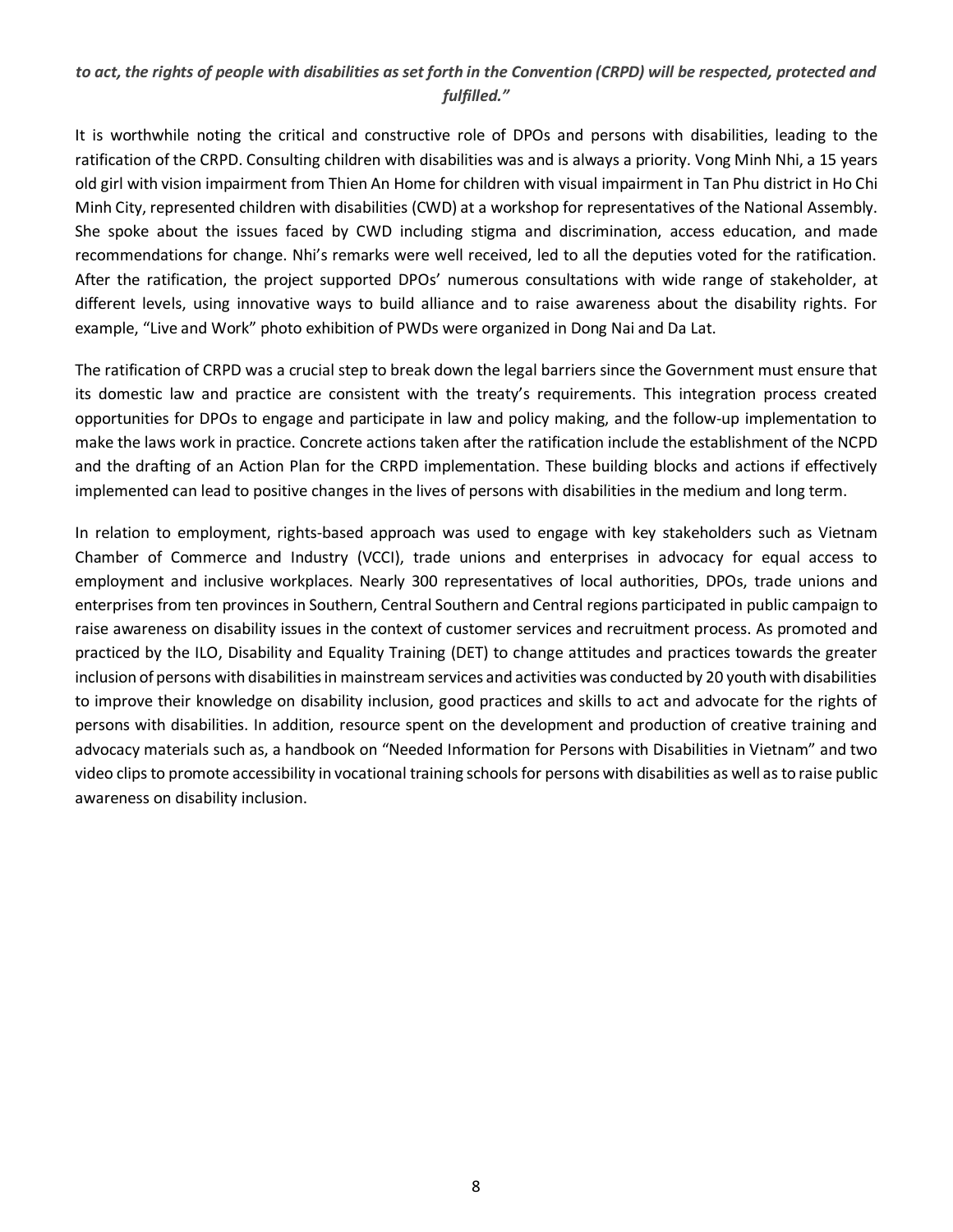

*Figure 3. Free legal consultation for a PWD in Ha Giang province on 10 March 2015 by Ms. Nguyen Lan Anh, director of ACDC, who is a physically disabled.*

### 2.2 People with disabilities (including children with disabilities) empowered by DPOs to claim their rights

Access to legal information and legal assistance are crucial for protection of rights and empowerment. The UNPRPD supported the establishment of the first legal aid network for people with disabilities and by people with disabilities in Viet Nam. ACDC succeed in setting up a first DPO-led network, initially operated in Hanoi. The main advantages of the DPO-led legal aid are their community outreach and insightful understanding of the multi-dimensional issues the adults and children with disabilities encounter, the hidden stigma and direct and indirect discrimination. DPOs such as ACDC and their partners have been very active in reaching out and meeting the needs of persons with disabilities for legal information, advice and representation. Over the past three years, 3,887 persons (1878 women and 2008 men) benefited from legal assistance of the ACDC and its partners. This legal aid network for persons with disabilities expanded from its primary location in Hanoi to other provinces in the Northern and Central of the country, including Ha Giang, Thai Binh, Nam Dinh, Quang Tri and Thua Thien Hue.

The success of the DPO-led legal aid network triggered the national authority on legal aid, the Ministry of Justice (MOJ), to recognize the demand for legal information and assistance by people with disabilities. In December 2015, MOJ included persons with disabilities as one of the beneficiary groups in their proposed draft Law on Legal Aid. In the draft Action Plan for CRPD implementation, legal aid for persons with disabilities was also set as a target of service delivery and budgetary support.

With UNPRPD support, training the trainers who carry out the legal aid activities was a powerful way to expand the network. More than 60 DPOs were trained to know more about the CRPD, disability law and relevant policies as well as how to claim their rights, in particular, using policy advocacy techniques and human rights knowledge. More than 50 young leaders of DPOs together with media reporters and journalists were trained to cover disability issues from a right-based perspective. Over the past three years, more than 1,000 persons with disabilities benefited from legal assistance provided by lawyers and students of Hanoi Law University.

In Viet Nam, persons with disabilities can access free legal aid. But many persons with disabilities do not know about their rights to legal aid and are unable to approach the legal aid offices operated by the Ministry of Justice. The legal aid network of DPOs helped many persons with disabilities to overcome these obstacles.

Thu from Vi Xuyen District has impaired mobility. She was a chairwoman of the district's association of people with disabilities and a member of a cooperative for tailors with disabilities established since 2014. She came to mobile legal aid clinic because her household had experienced difficultly accessing a loan for the business expansion. She said "Today is the first time that we received legal advice. At the moment we depend on our families for everything but of course we want to be self-sufficient. In trying to access finance we went to many offices to ask for advice but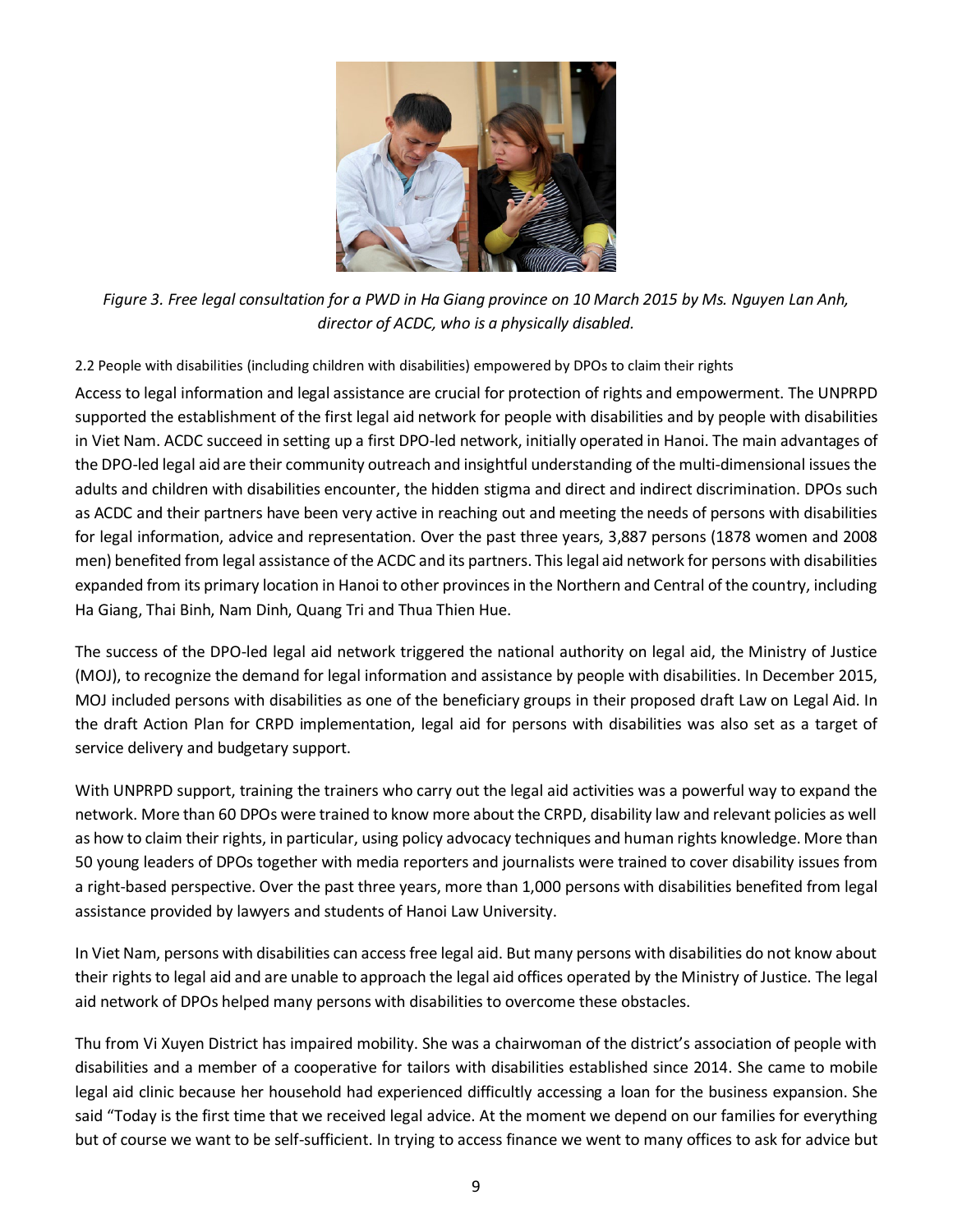they said that we needed to have collateral without explaining how and why." Meeting with the lawyers helped explain the banking requirements and she got to know how to overcome the legal and procedural barriers to access the loan. This DPO-led legal aid model has been sustained with support of the local authorities and self-raised funds.

In addition to free legal assistance, the project supported the provision of free counseling services to children and persons with disabilities. The project also supported Da Nang Social Work Service Centre to strengthen its counseling quality and outreach through capacity building for staff and supervision of case management at the community. By end of 2015 approximately 250 children, parents and people with disabilities received counseling at the Da Nang Social Work Service Centre; and another 300 children with disabilities in the six communes of Da Nang received necessary supports from the community-based child protection system in Da Nang.

# **3. Other results**

**Spin-off effects**. *Positive results generated by the project which were not anticipated in the project document result chain.*

The ratification of the CRPD was the biggest positive spin-off during the year. The persistent policy advocacy throughout the project cycle may have had its impact on the Government. Also, the role of the UN Resident Coordinator, Ms. Pratibha Mehta, was significant in terms of giving the floor and the voice for persons with disabilities and the visibility for the Ratification, so there are inter-linkages between the project and the ratification of the Convention.

For the project, the ratification of the CRPD played a major role and it now gives further impetus to work on its implementation to guarantee that rights of persons with disabilities are considered effectively. Also, now DPOs and persons working on disability have enhanced knowledge on disability rights and the skills needed to claim their rights. With knowledge and experience sharing cross UN agencies, the project created a common and joint programming platform to promote the rights of disabilities. It helps to inform the UN country team on priorities for further work on the rights of persons with disabilities, crosscutting across areas of social protection, justice and human rights.

### **Effective management arrangements**

The approach undertaken in this project corresponded to the "broad based programme approach". Based on its mandate and comparative advantage, each implementing UN agencies was responsible for specific outputs under each outcome. In effect, the joint implementation of the programme was guaranteed by regular meetings of the Country-level Programme Steering Committee. In those meetings UN agencies discussed the planned activities in detail and how each agency contributed to the specific outputs.

### **National ownership, participation and partnership-building**

The proposal was developed and implemented in consultation with representatives of a State agency and DPOs: the National Coordination Committee on Disability (NCCD) who is also representing the Ministry of Labour, Invalids and Social Affairs, the Viet Nam Federation on Disability (VFD), the Hanoi Association for Disabled People, and the Viet Nam General Confederation of Labour.

The programme promoted a key role for DPOs throughout:

 The programme worked directly with selected DPOs to build their capacities in policy advocacy, monitoring and evaluation and legal empowerment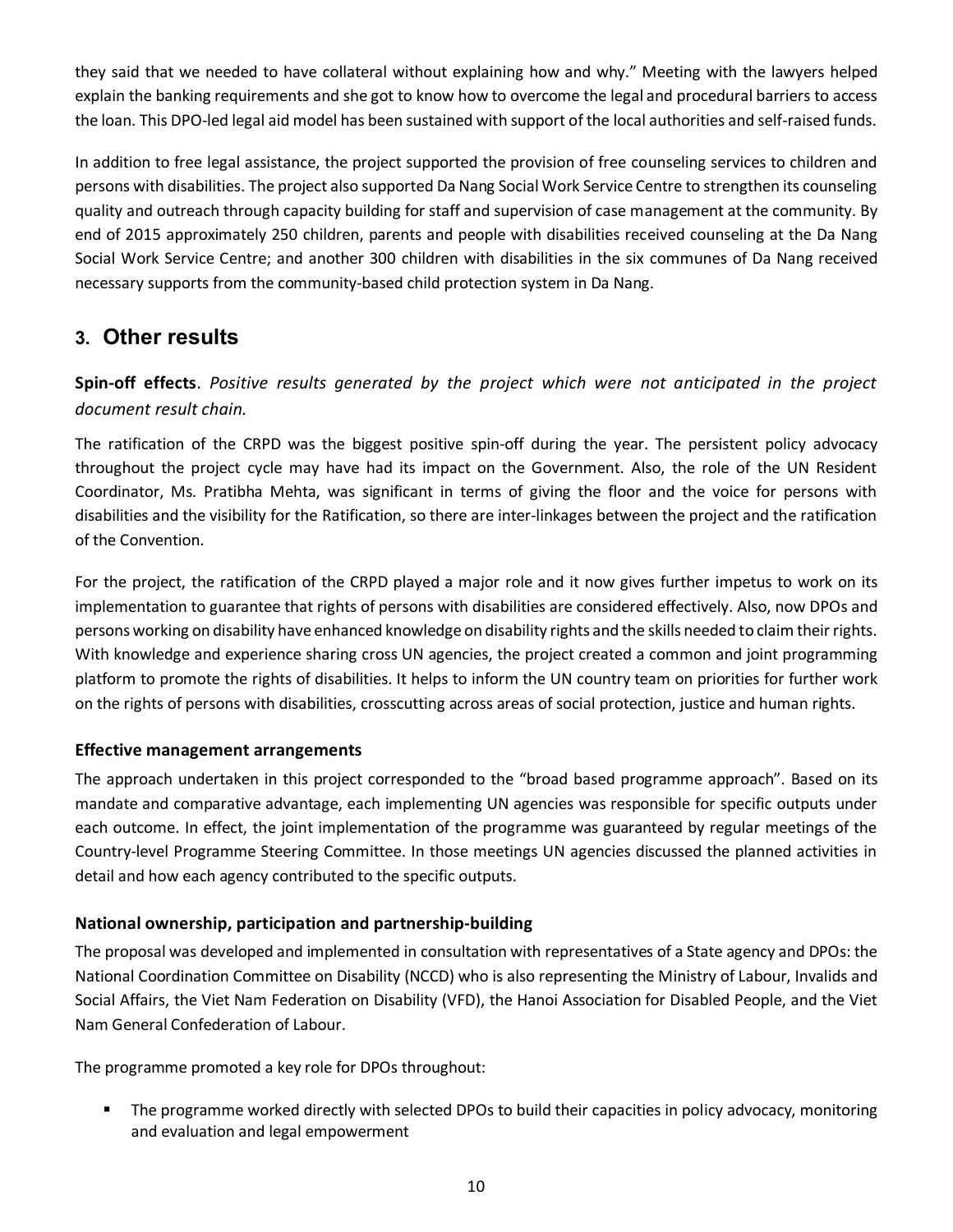The programme worked with State actors to support the systematic inclusion of DPOs in consultations about law and policy making, in mechanisms for monitoring and evaluation of implementation of CRPD and the National Action Plan for disability, and in ensuring a role for DPOs in legal empowerment

DPOs and government partners were actively involved in the implementation of the aforementioned outputs. Every year a consultation took place with the Country-level Programme steering committee, the DPOs and governmental counterparts to report on progress, to evaluate the achieved results and to decide on the way forward. The said consultations and planned activities ensured linkages between governmental and non-governmental organizations and improved coordination among different stakeholders and reduced the distance for further partnerships. By end of the project, all partners benefited from more visibility and from a stronger network and by finding ways to collaborate with each other. The UN agencies were given opportunities to find out about new entry points and identify new leverages that will make a difference. More opportunities to create platforms for dialogue between all stakeholders involved in the process.

### **Knowledge generation and potential for replication**

The monitoring of the proposed indicators conducted during quarterly meetings of the Country-level Programme Steering Committee (UNDP, UNICEF and ILO). Each UN agency reported on the progress made. Those meetings allowed us to discuss synergies, challenges and specific activities that could be carried out jointly.

Viet Nam as a pilot country for the One UN has established Joint Programming Groups (JPGs) which are coordination mechanisms to ensure coordinated and effective implementation of the One Plan results. The JPGs for Governance and Social Protection were fora to share experiences, good practices and lessons learnt and to mainstream our work among the other UN Agencies in Viet Nam on the thematic programming areas. This enabled the other UN Agencies in Viet Nam to benefit from our experiences and replicate the good practices into their programmes.

UNDP, UNICEF and ILO worked closely together, using their comparative advantages, to achieve greater results for all People with disabilities. The efforts of UNDP, UNICEF and ILO brought their respective partners together to catalyze the effect of advocacy on the ratification of the CRPD, the implementation laws, decrees and circulars and the empowerment of DPOs to claim their rights.

# **4. Life stories and testimonies**



Equality for All - Vo Thi Hoang Yen is at the forefront of the human rights movement for persons with disabilities in Vietnam. She is both the founder and director of the Disability Research and Development Center (DRD)\*, and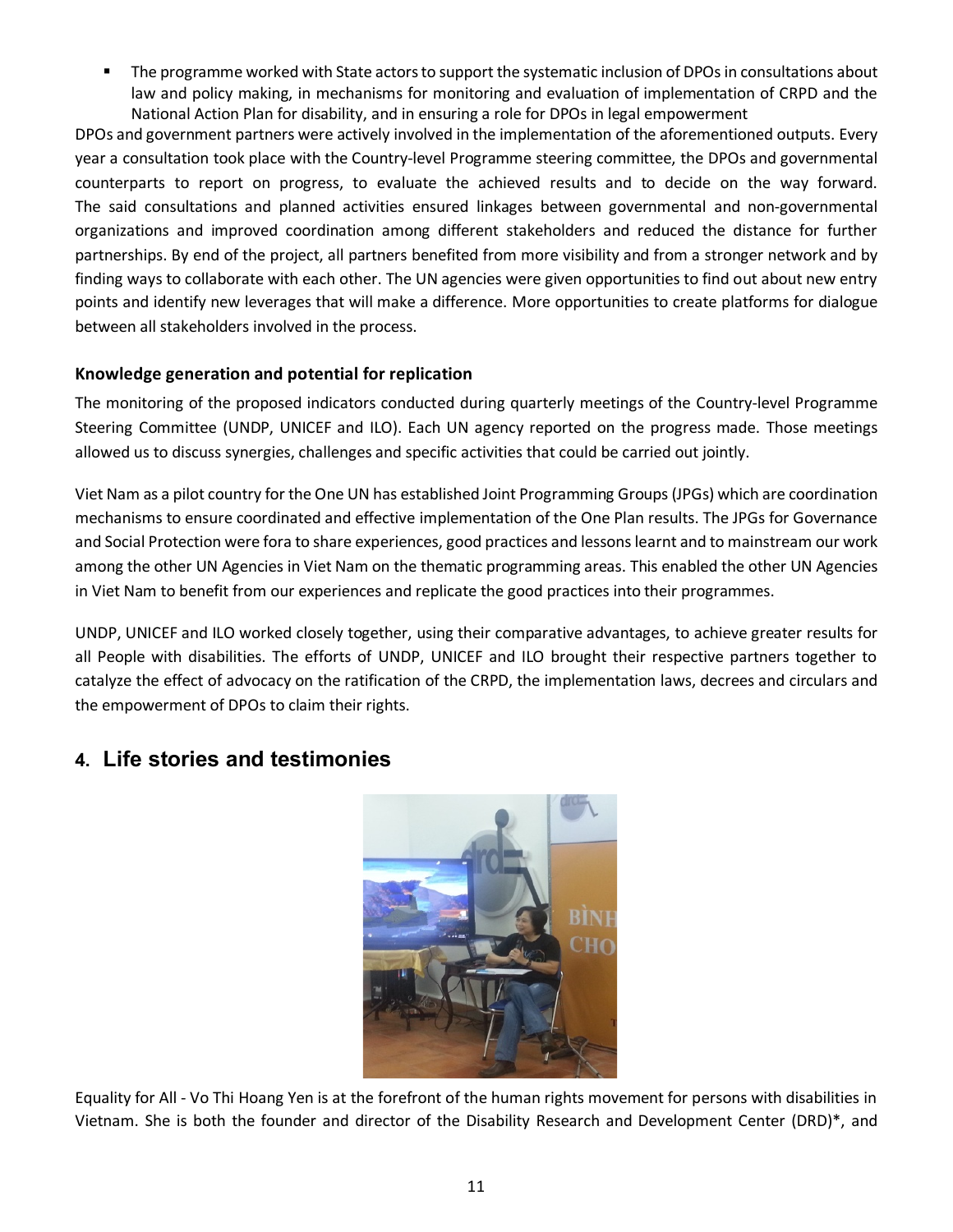lecturer at Ho Chi Minh City Open University for future social workers in Southern Vietnam. In 2010, she received The President's Call to Service Award of the U.S. government (2010), in recognition of those individuals who make a difference through volunteer service and in 2009 was named winner of the Kazuo Itoga Prize for her outstanding work in developing resources to enable persons with disabilities in Vietnam to participate in society and promote their equal opportunities.

She was a born fighter. Neither the polio she contracted at the age of 3 nor the obstacles she confronted while growing up in Vietnam could keep her down. Unlike most people with disabilities, she completed high school in Vietnam and then earned her master's degree abroad. Since then, Yen has been at the forefront of the human rights movement for persons with disabilities in Vietnam.

Established in 2005, DRD provides leadership training, job counseling and scholarships for young women and men with disabilities. It also links job seekers with disabilities to mainstream job placement centers and employers. In addition, DRD helped to set up a women's entrepreneurs club and provide technical support with a marketing strategy, business development and networking with clients. Today, DRD has over 3,500 beneficiaries and welcomes new people every day. Vo Thi Hoang Yen, Director of the Center shared "injustice comes from misconception of people towards people with disabilities. Some think that people with disabilities are useless, others worry that people with disabilities cannot do anything, and view us as in need of protection and care for. Stigma and misconception are causes that make people with disabilities invisible."

In Yen's view, to achieve a more equal and inclusive society, "policymakers should be more aware of the barriers facing persons with disabilities, especially women with disabilities, and make the proper adjustments to meet their needs". Her advice to peers is to believe "that you are just as capable as other people, be more confident in expressing yourself and be insistent in asking for what you deserve."

### *"You are just as capable as other people, be more confident in expressing yourself and be insistent in asking for what you deserve."*

At the training on Disability and Equality for 20 journalists came from different media agencies based in Hochi Minh city and Southern provinces, in an interview for "Phap Luat Thanh Pho Ho Chi Minh" online newspaper (The Law Journal of Ho Chi Minh city) Yen voiced concerns of people with disabilities and asked for media awareness "Crying for help of media to persons with disabilities exits for a long time. However, I hope journalists should report honestly on disability issues. The most important thing is the roots of reporting problems should be clarified as much as better. If a person with disabilities cannot contribute his or her capacity and abilities to the community it means that not because of his or her impairments but barriers in the society lead to inaccessibility of persons with disabilities".

Yen's dream is to have an inclusive, barrier-free society where people with disabilities can participate in all activities equally and equitably and be able to enjoy a quality life.

Know your rights - "Today is the first time that we receive the legal aid. On behalf of the people with disabilities in my district, I come here to ask information on how we can get loan for our business to reduce families' burden. Since last year, we have just established a cooperative of tailors who are people with disabilities and depend mostly on families for everything. We went to many offices to ask for loan but they said that we need to have collaterals without explanation on how and why", said Nguyen Thi Thu, chairperson of DPO in Vi Xuyen District, Ha Giang Province.

The occasion of the free legal consultations was the first time ACDC conducted free legal aid services for persons with disabilities in Ha Giang province with the support from the DPO of Ha Giang Town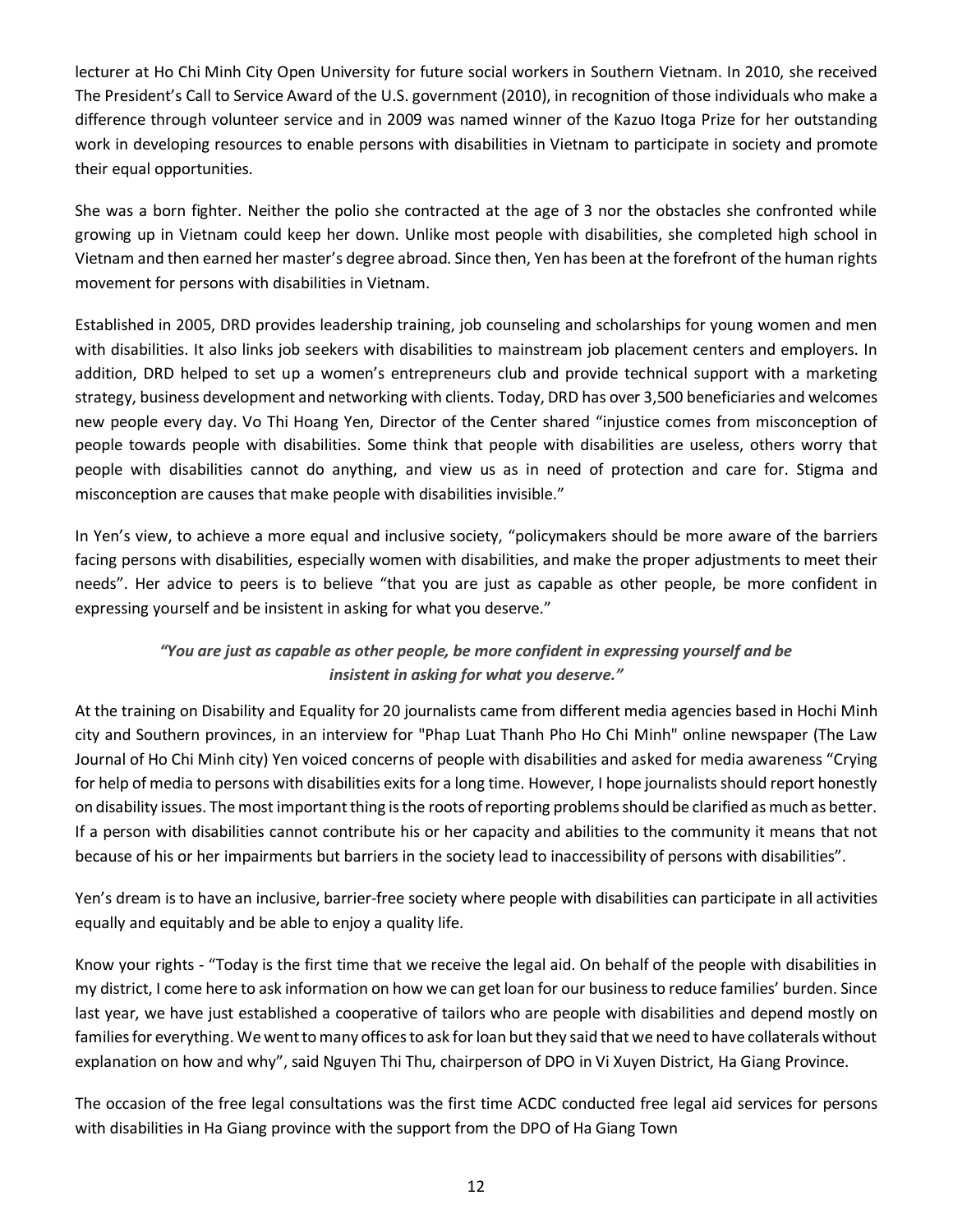"[O]ne of the most positive impact[s] [of being involved] in my opinion, is the acceptance of disability in society and persons with disabilities themselves. For persons with disabilities, acceptance is a vital step towards developing positive self-image and self-confidence and thus this will encourage them integrate into society." said Ms. Do Huyen, a representative of a DPO from Thu Lien District, participated in a talk show with National Assembly members (the talk show is accessible a[t link](https://www.youtube.com/watch?v=qm1uWelMT0o&feature=youtu.be) ).

Worker access to labour rights in innovative way - "Viet Nam has achieved impressive economic growth over the past ten years, but Viet Nam's justice services have struggled to keep pace with such rapid changes. While there are many reasons why the justice sector is not meeting their needs, one problem is that there are not enough lawyers with the practical skills and knowledge needed to help the poor. Law School graduates often enter the workforce without having any experience of working with and listening to people who have legal problems. Teaching students how the legal theories they have learned can make a real difference in the lives of vulnerable people is an important aspect of their education. Through an Innovation Initiative programme, UNDP Viet Nam is helping to make law students better able to serve the public when they graduate, while providing residents living near an industrial zone essential awareness of their rights under the law."

The story was shared on UNDP Viet Nam Facebook site [\(link](https://www.facebook.com/undpvietnam) ); and UNDP Viet Nam Youtube channel (published on 14 October 2014 a[t link.](https://www.youtube.com/watch?v=N7D0GZQc-CA)

Multi-stakeholder collaboration and strong commitment to overcome the barriers in implementation of the Convention – The approach for multi-stakeholder—the government, DPOs and civil society at large—and cross UN collaboration described in this report has proved an effective way to tackle difficulties in implementation of the CRPD, especially when these barriers embedded within longstanding governance structures and societal attitudes. In recognition of the project support to promotion of the rights of people with disabilities and implementation of the CRPD in Viet Nam, Ms. Pratibha Mehta, UN Resident Coordinator in Viet Nam said

"The UNPRPD project in Viet Nam has supported the UNCT to better respond to the multifaceted nature of disability rights by integrating the expertise of various UN agencies. It has improved synergies across UNCT thematic areas of intervention and programme on disability rights. Importantly, it has strengthened the role of organizations of persons with disabilities to engage with policymakers at the highest level, the Parliament and the Government, particularly in the processes and discussions leading up to the CRPD Ratification. The newly established National Committee for Disability, which is tasked with coordination functions for CRPD implementation, has 4 representatives of disabled persons organizations. In promoting access to justice for persons with disabilities, the UNPRPD project strengthened the role of persons with disabilities not just as beneficiaries of legal aid but also as active providers of it in their own communities."

Also see "Connections: Building Partnerships for Disability Rights", UNPRPD, An overview of results from UNPRPD funding round, 2016, p.94.

# **5. Challenges, lessons learnt and recommendations**

### *Improved coordination and communication:*

- Work needs to be done in a more coordinated way in order to be effective and efficient
- This has its challenges but it is indispensable if the project aims to be more results-oriented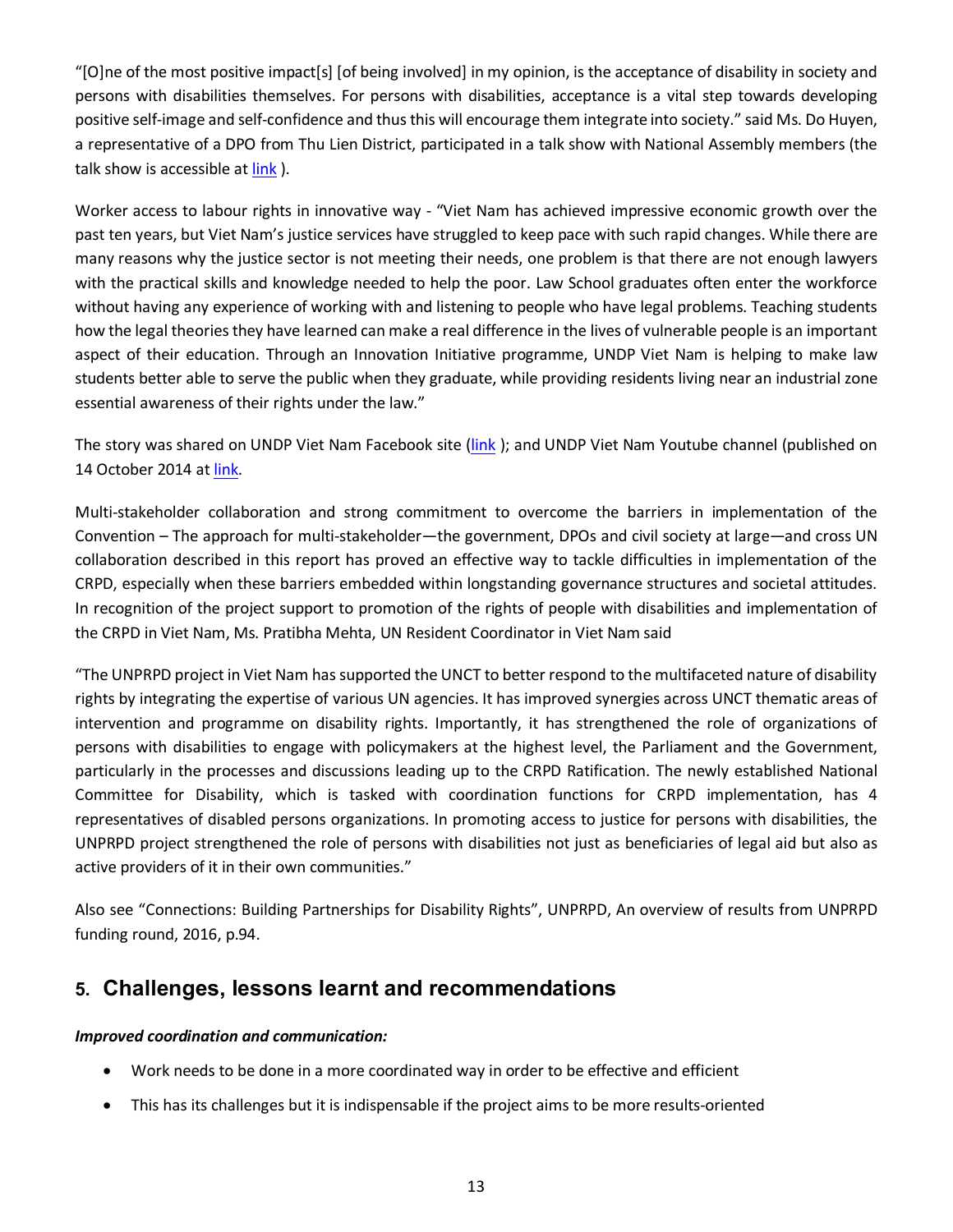- The project provides a very good opportunity to strengthen our capacities in the areas of coordination and communication
- The roles of ONE UN Communication team is very important to ensure the consistency in having the One UN Viet Nam branding, the joint project branding, visibility and key messages

### *Increased understanding among participating agencies:*

- Increase understanding of the work of the other agencies
- Very good opportunity for exchange of best practices and knowledge
- Members of the team learn new ways of working and all the time withdraw lessons learned during working progress for further improvement

### *Strengthened partnerships:*

- The partners will benefit from more visibility.
- The partners benefit from a stronger network and find ways to collaborate with each other.
- More opportunities to create platforms for dialogue between all stakeholders involved in the process
- 3 agencies give 3 times more opportunities to find out about new entry points and identify new leverages that will make the difference

### *Increased quality of work:*

 $\overline{a}$ 

- Working on the joint programme on the promotion of the rights of people living with disabilities is very challenging but exciting. We feel that our project has a lot of potential and that for different reasons: It is ONE project with many partners; the project speaks from one voice and therefore its messages always are stronger.
- Working together could maximize the advantaged of each member of the team and of the three agencies
- Quality of the work is higher as there are always three peer reviewers
- A stronger network of UN disability practitioners has been being created

# **6. Next steps and potential for scaling up**

The UNPRPD over the past three years supported to build a solid framework for joint UN actions to support the DPOs and create a platform for the DPOs themselves to advance disability rights in Viet Nam. Fourteen months after the CRPD ratification, the Government has established a National Committee for Persons with Disabilities, a due consideration to establish a coordination mechanism on national implementation and monitoring. A comprehensive Action Plan to implement the CRPD is being developed. A study to develop disaggregated database on disability is being commissioned to address the data gap and discrepancy on disability. Along with the Government efforts, there are ongoing discussions among DPOs and other civil society organizations (CSOs) toward launching a coalition to raise public awareness and address discriminatory policy and practice in Viet Nam. DPOs have had greater visibility as they reach out to the public, and media have reported on discriminatory practices in their protection. While these are encouraging steps, the media and dialogues with DPOs and DWPs[13](#page-13-0) revealed that people with disabilities continue to face obstacles access to social protection, care arrangements and education, employment and vocational training for people with disabilities, and access to justice. The DPOs and other stakeholders also considered the continued support from the UN partners critical in order to consolidate the achievement made thus far, and to ensure their sustainability beyond the UNPRPD project.

<span id="page-13-0"></span><sup>&</sup>lt;sup>13</sup> In April 2015, Thanh Nien newspaper reported about a PWD was refused boarding by a domestic airline[, link.](http://thanhnien.vn/thoi-su/tu-choi-van-chuyen-nguoi-khuyet-tat-2-nhan-vien-vietjet-bi-phat-547879.html) Comparative Discrimination Law in Viet Nam, Maleiha Malik, Forthcoming report commissioned by UNDP.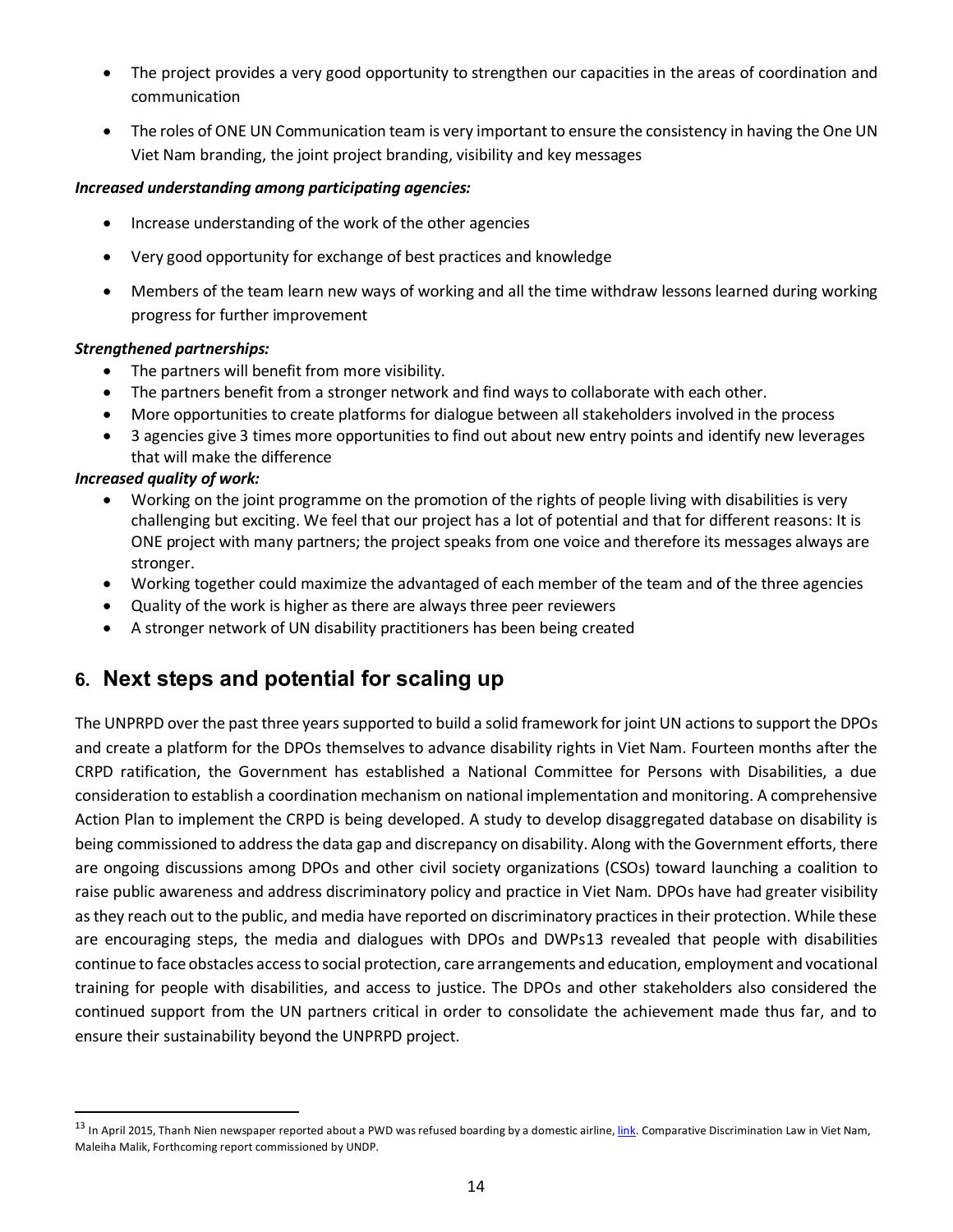Consequently, UNDP, in consultation with UNICEF, ILO and other UNPRPD partners in Viet Nam, has developed a proposal for Phase II of the joint project, as a way to consolidate and upscale the achievements made. The focus of Phase II will continue to strengthen the capacity of DPOs to ensure the participatory and inclusive process in the CRPD implementation and monitoring, and support to develop policies responsive to the rights of people with disabilities in particularly on the right to education, the right to work and legal empowerment to combat discrimination. The project will coordinate with the activities of other development partners in the National Disability Partnership Group (NDPG)[.14](#page-14-0) Overall, the Project will contribute to accelerate the positive trend and reform agenda underway to:

- Strengthening the capacity of DPOs to scale up their advocacy and to expand their network;
- Addressing stigma and discrimination to persons with disability at school and the workplace; and
- Strengthening the legal and policy environment to advance the disability rights.

These objectives can be achieved through targeting the Project's outcomes below.

- Outcome 1: Strengthened national policy and legal framework to implement the CRPD
- Outcome 2: Improved capacity of DPOs to involve and participate in the CRPD monitoring process

Leveraging from this project's results, future support and programme to persons with disabilities would benefit from the strong partnership with the National Committee for Persons with Disabilities, and the leading DPOs of the Phase I.

**.** 

<span id="page-14-0"></span><sup>&</sup>lt;sup>14</sup> The NDPG is established in 2014, co-chaired by UNICEF and USAID in Viet Nam, to promote knowledge sharing, coordination in the implementation of the CRPD.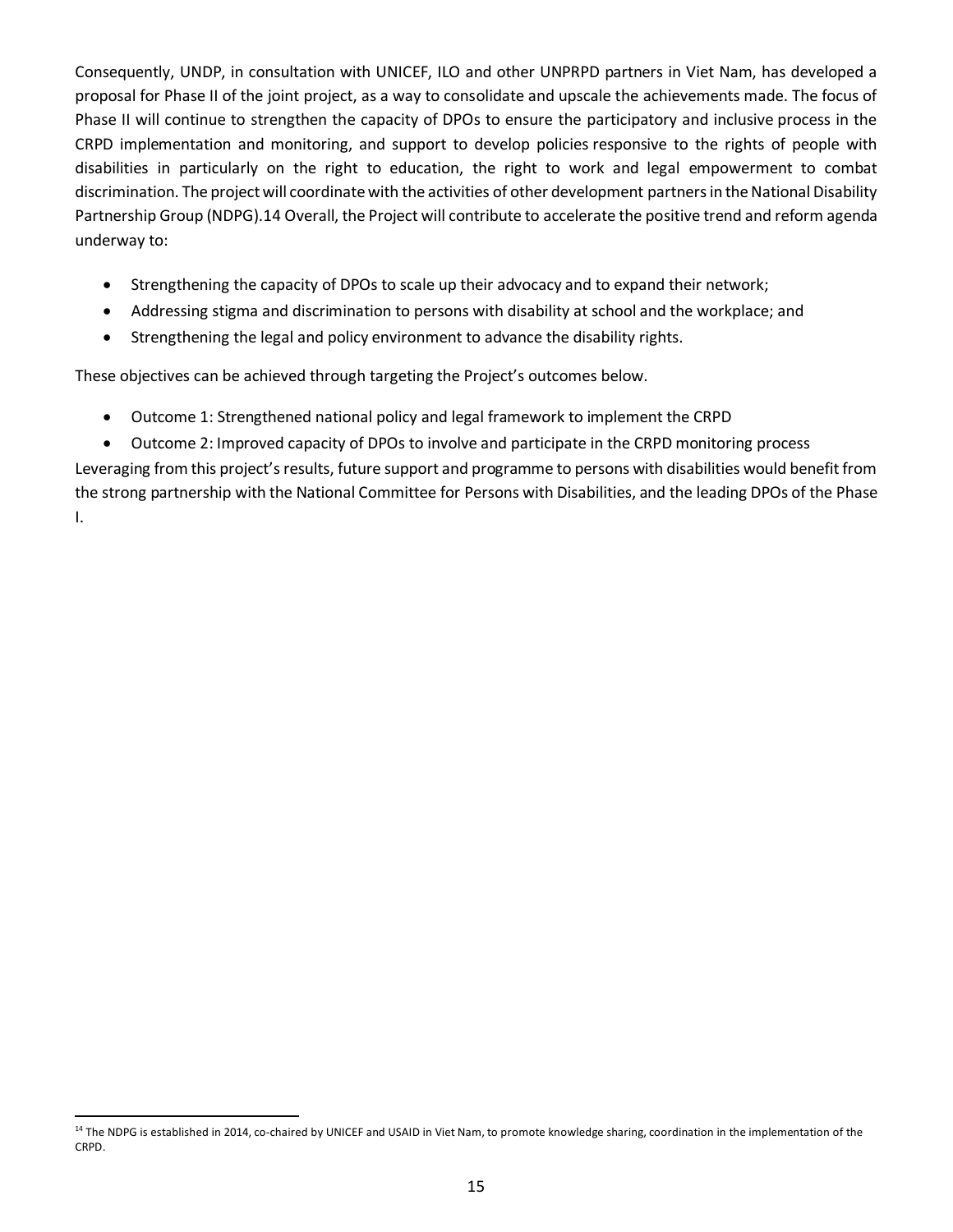# **Annex 1.**

### **List of reference documents**

### Legal document

- National Assembly' Resolution on the CRPD ratification, 28 November 2014[, link.](http://moj.gov.vn/vbpq/Lists/Vn%20bn%20php%20lut/View_Detail.aspx?ItemID=30241)
- Law on Vocational Education and Training, 14 November 2014[, link](http://www.moj.gov.vn/vbpq/Lists/Vn%20bn%20php%20lut/View_Detail.aspx?ItemID=30305).
- Decision no.2057/QD-TTg dated 23 November 2015 on approval of the UPR Action Plan.
- Decision no. 1717/QĐ-TTg dated 6 Oct. 2015 on establishment of National Committee on People with Disabilities.
- Decision 1019/QD-TTg dated 5 August 2012 on approval of the National Scheme for Assistance to Persons with Disability period 2012-2020.

### **Report and other material**

- "Access to justice for persons with disabilities", ACDC, 2014.
- " Formative Review of the One Plan 2012-2016", Angelica Arbulu et al, Draft report, January 2016, Case study 2 (p.46-53).
- Handbook on necessary information for persons with disabilities, ILO, 2014.
- Hanoi Statement, APDF, 2014.
- List of National Committee for Persons with Disability (NCPD) members.
- "Mapping of policy coordination and services for people with disabilities in Vietnam", Caitlin Wyndham, 2013
- Media pocket guide to reporting on disability in Vietnam, ILO, 2014.
- News coverage, UNDP website, 2015, [link.](http://www.vn.undp.org/content/vietnam/en/home/ourwork/democraticgovernance/successstories/free_legal_aid_helps_people_with_disabilities_understand_their_rights.html)
- National Coordination Committee on Disabilities (NCCD), Annual Reports: 2012, 2013, 2014.
- Vong Minh Nhi's remarks at the National Assembly workshop, 29 September 2014, in Ho Chi Minh City.
- "Connections: Building Partnerships for Disability Rights", UNPRPD, An overview of results from UNPRPD funding round, 2016 (*link* to MPTF Gateway)

### **Project's activities and events covered by media and social network**

### Community legal aid

"Worker access to labour rights in innovative way" - The story was also shared on UNDP Viet Nam Facebook site [\(link\)](http://www.facebook.com/undpvietnam):

### **Legal aid to people with disabilities**

[link.](http://www.dphanoi.org.vn/index.php?option=com_content&task=view&id=4082) News coverage in DP Hanoi's webpage about a workshop on legal aid policy to PwDs.

https://www.youtube.com/watch?v=vL6e\_kVtCCU

### **Mobile legal aid in Ha Giang province**

### <http://hagiangtv.vn/thoi-su-toi-11032015.html>

[https://www.youtube.com/watch?v=hzs\\_qG5qSds&feature=youtu.be](https://www.youtube.com/watch?v=hzs_qG5qSds&feature=youtu.be)

[https://www.youtube.com/watch?v=\\_OD-2H4RL8M](https://www.youtube.com/watch?v=_OD-2H4RL8M)

### <http://hagiangtv.vn/thoi-su-toi-0932015.html>

[http://www.vn.undp.org/content/vietnam/en/home/presscenter/articles/2015/03/09/free-legal-aid-helps-people-with](http://www.vn.undp.org/content/vietnam/en/home/presscenter/articles/2015/03/09/free-legal-aid-helps-people-with-disabilities-understand-their-rights.html)[disabilities-understand-their-rights.html](http://www.vn.undp.org/content/vietnam/en/home/presscenter/articles/2015/03/09/free-legal-aid-helps-people-with-disabilities-understand-their-rights.html) 

### **UNDP Viet Nam Youtube channel** (published 8 November 2014 at

[www.youtube.com/watch?v=8Y4QfererUU&feature=youtu.be\)](http://www.youtube.com/watch?v=8Y4QfererUU&feature=youtu.be). "UN Talk on Convention on the Rights of Persons with Disabilities" - This talk with the UN Resident Coordinator in Viet Nam Dr Pratibha Mehta was broadcast on the National Digital